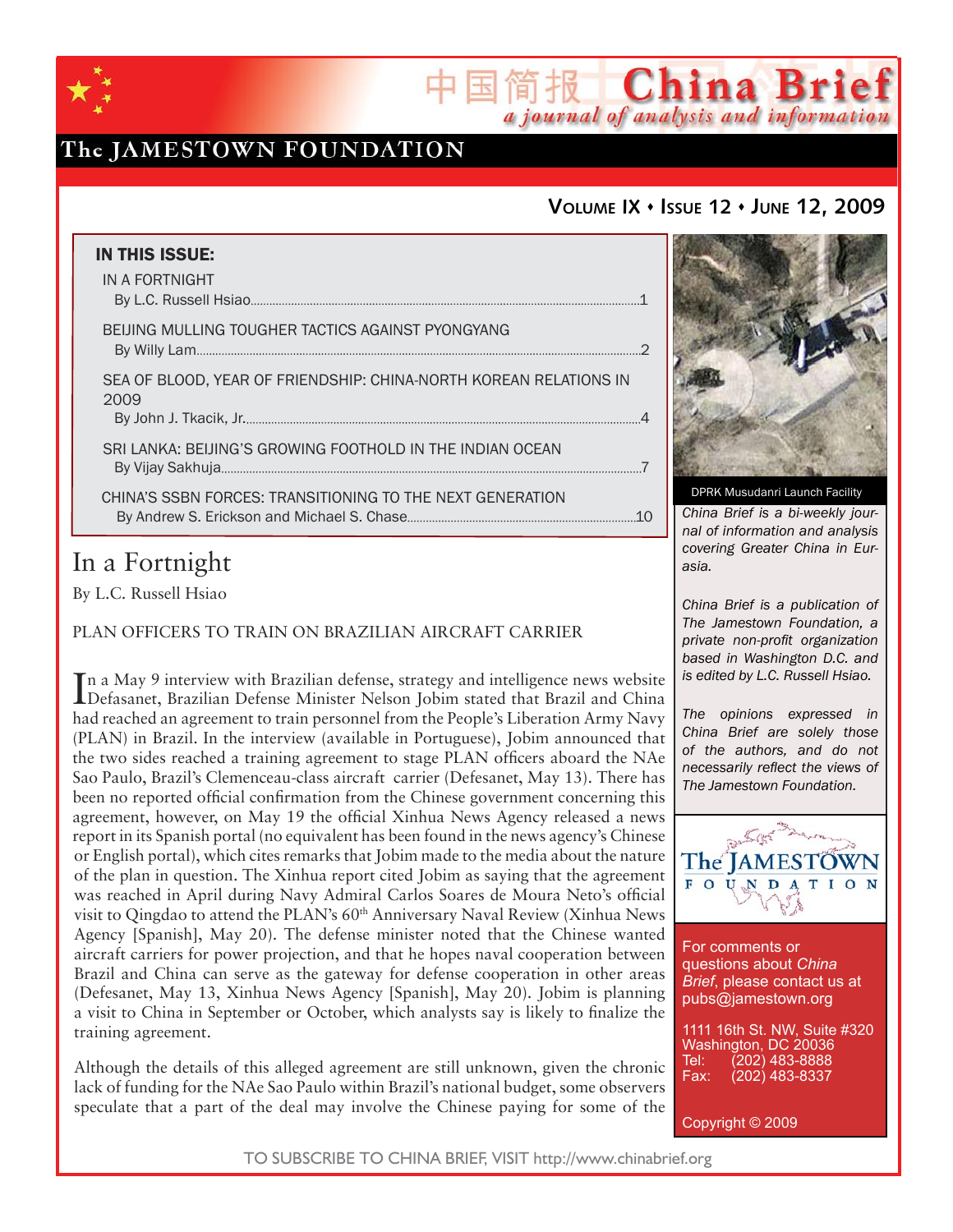restoration of the aircraft carrier in return for some real on-deck operational experience for its carrier officers. An article that appeared in a Chinese naval university's website, "Why did China Choose Brazil to Train it Carrier Pilots?" referenced an unspecified source as saying that the Chinese will provide technical support to Brazil for constructing its nuclear submarines (Haijun.xaut.edu.cn, June 1). Western and Chinese analysts believe that at a minimum this agreement will allow the Chinese access to Brazilian naval aviation expertise in addition to the carrier itself. In any event, training of PLAN officers on NAe Sao Paulo would accelerate the development of Chinese capacity in naval aviation, which has been a major weakness in China's efforts to operationalize an aircraft carrier.

There are currently nine navies with aircraft carriers in active service, and the United States, France, Russia and Brazil are the only four naval forces that have operational aircraft carriers capable of launching and recovering conventional aircraft. Reports that appeared in the Chinese press in the past have suggested that the PLAN is planning to employ the CATOBAR (Catapult Assisted Take Off But Arrested Recovery) launch and recovery system for its carriers. This may explain why Chinese leaders have selected the NAe Sao Paulo as the operational carrier for training its future star carrier officers. Moreover, France is restricted from participating in any technical training that may lead to a possible transfer of sensitive technology to China due to the current EU embargo on China. On the other hand, Russian—and the British navy, which will launch its Queen Elizabeth class carriers from 2014 to 2018—operates STOVL (Short Take-Off and Vertical Landing) system, thus Brazil appears to be the only viable candidate for the PLAN if they intend to adopt the CATOBAR system. In addition, China's turn to Brazil may be the result of the standstill in Sino-Russian defense cooperation, Russia recently suspended negotiations to sell China—its number one client—the Su-33 fighter jet due to allegations that the Chinese are illegally copying the Su-27SK and other Russian military hardware and technology (*Defense News*, May 4; Haijun.xaut.edu.cn, June 1).

*Mr. L.C. Russell Hsiao is Associate Editor of The Jamestown Foundation's* China Brief*.*

\*\*\*

# Beijing Mulling Tougher Tactics Against Pyongyang

By Willy Lam

Beijing's reaction to the recent North Korean nuclear test may not seem significantly harsher than its response to the DPRK's October 2006 detonation of a similar device.

## ChinaBrief Volume IX • Issue 12 • June 12, 2009

The Chinese Communist Party (CCP) administration is still calling on concerned countries to conduct "negotiations and dialogue" with the Kim Jong Il government to settle the issue. Yet there is evidence galore that the Chinese leadership under President Hu Jintao is considering tougher tactics against Pyongyang due to new perceptions within China that the DPRK is intent upon becoming a "nuclear state"—not merely playing poker with the United States or South Korea so as to extract concessions such as economic or energy aid—and that a nuclearized DRPK could threaten China as much as it does South Korea, Japan or the United States.

Immediately after the May 25 nuclear test, Beijing's Ministry of Foreign Affairs (MOFA) expressed the Chinese government's "resolute opposition," adding that Pyongyang had failed to heed the "international community's general opposition" to nuclearization of the Korean Peninsula. Yet, the MOFA also called upon all parties to use "coolheaded and appropriate means" such as "consultation and dialogue" with the DPRK so as to to resolve the question in a peaceful manner. Moreover, Beijing did not employ the highly charged word *hanran*, or "brazen," that it had used in October 2006 to condemn Pyongyang's first nuclear test after the start of the Six Party Talks. In a statement on June 2, MOFA spokesman Qin Gang further appealled to relevant countries to "remain calm and restrained, and not to take actions that will further escalate the situation" (Foreign Ministry Spokesman, June 2).

Yet it is evident that the Hu leadership is undertaking a thorough revaluation of China's relationship with its "ally." This sea-change in Chinese opinion has apparently been brought about by Beijing's realization that Pyongyang is really serious about building a full-fledged nuclear arsenal. Beijing's harsher stance on the Kim dynasty has been expressed by one of China's foremost North Korean experts, Zhang Liangui, a Central Party School (CPS) professor who advises the leadership on Korean issues. In interviews that Zhang has given to foreign as well as domestic media such as CCTV, *China Daily* and the *Global Times* newspaper, the Korea specialist said Beijing knew that the Kim regime was genuinely committed to "turning the DPRK into a truly nuclear state"—and is not just playing games with the United States, Japan or South Korea. "The DPRK was not simply bluffing; it has actually been developing nuclear weapons," Zhang said. He added that producing nuclear-tipped long-range missiles was "part of the current leadership's effort to fulfill its 'historic mission'" of constructing a strong Korea that could withstand the threats of perceived imperialists (CCTV news, May 31; *China Daily*, June 1; *Joong Ang Daily* [Seoul], May 26).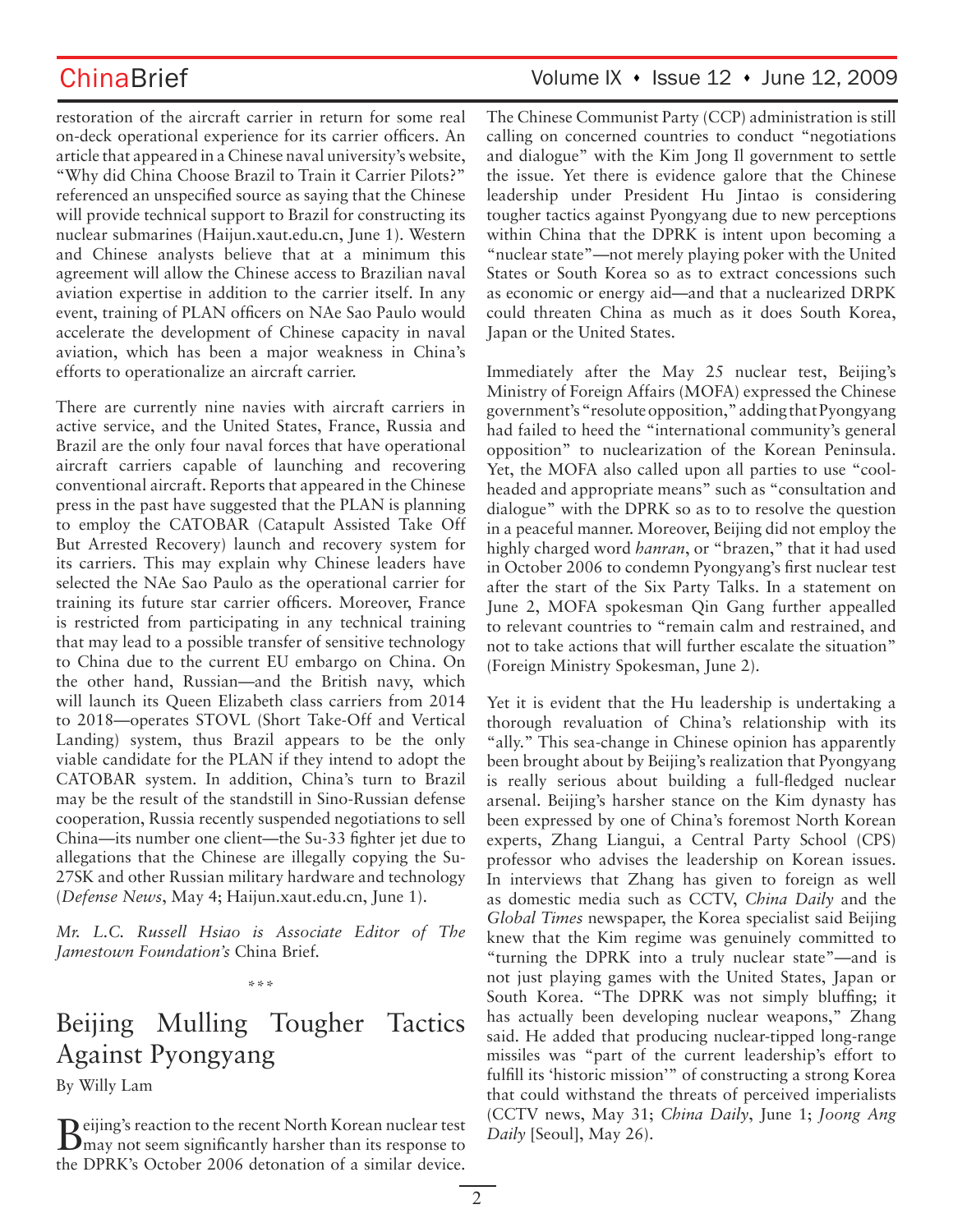For the first time, China's Korea experts are publicly warning that Pyongyang's nuclear gambit constitutes a grave national security threat to China. Professor Zhang indicated that Pyongyang's nuclear program would endanger China's industrialized northeastern provinces. Referring to the fact that the nuclear test site was a mere 85 kilometers from the Chinese border and 150 kilometers from the city of Dandong, home to an estimated 2.4 million people, Zhang disclosed that a number of schools near the China-DPRK border had taken emergency measures to shelter their students because of the tremor caused by the test. The CPS professor said a nuclear mishap could mean that "China's reviving northeast will burst like a bubble." He warned that "this is an unprecedented threat that China has never faced in thousands of years" (CCTV News May 31; *Global Times*, June 2; Reuters, June 2).

Equally significantly, several prominent academics have advocated punitive measures against China's former "lips-and-teeth ally." *Global Times* published on May 26 a rare survey of 20 top Chinese foreign policy experts: ten advocated heavy punishment for North Korea, ten opposed. "There is no need for China to maintain its past policy toward its trouble-making neighbor any longer," Sun Zhe, an international relations professor at Tsinghua University, was quoted as telling the paper. "The Chinese government should teach [the DPRK] a lesson." Some experts think Beijing should issue a warning to Pyongyang by cutting aid and trade. "If the situation continues to deteriorate, I think China should reduce trade with North Korea," said Shi Yinhong of Renmin University, a liberal scholar who, a few years ago, called on Beijing to abrogate the mutual-defense treaty between China and the DPRK. Zhan Debin, a Korea specialist at Fudan University, also indicated that Beijing could soon lose its patience with Pyongyang. If Pyongyang were to continue its provocative behavior, Zhan added, war could not be ruled out, and North Korea would "either continue trapped in a Cold War or will swiftly disappear" (*Global Times*, May 26 & June 2; Reuters, June 2).

Reactions from China's increasingly vocal Netizens have also been clearly anti-North Korean. One posting in a popular military chatroom said simply that "the North Koreans have gone mad." "Since North Korea is no longer giving face to China, Beijing has no need to cover up the differences and contradictions between the two countries," the posting added (Chinamil.com.cn, May 30). While so far, officials with ministerial status or higher have refrained from making statements on North Korea, it is all but certain that such "anti-Pyongyang" views cannot be expressed in China's tightly controlled media without approval from the top. Until recently, the CCP leaderships had given standing orders to the media to steer clear of controversial stories or articles on the DPRK. In late 2004, the respected journal *Strategy and Management* was closed down after having published an article critical of North Korean authorities (RSF.org, January 12, 2005).

Despite the apparent reticence of senior Chinese officials, Beijing has sent unmistakable signals to the Kim regime about its disapproval of Pyongyang's nuclear and missile game plans. A day after the nuclear test, top cadres including Vice-President Xi Jinping and Defense Minister Liang Guanglie received visiting South Korean Defense Minister Lee Sang-hee. Xi, who is tipped to succeed Hu in 2012, told Lee that Beijing looked forward to "boosting friendship and cooperation [with Seoul], which will be beneficial to peace, stability and development in this region" (*People's Daily*, May 29; *Liberation Army Daily*, May 27). Even more significant is the telephone conversation between President Hu and President Obama on June 3. In a brief dispatch, Xinhua News Agency disclosed that both leaders had "exchanged views on the current situation of the Korean Peninsula." The not-so-subtle message that Beijing is sending to Pyongyang through consultations with a host of the latter's "enemies" seems to be that the CCP leadership is fed up with Kim's waywardness. Indeed, in the MOFA's press briefing on June 2, spokesman Qin Gang refered to North Korea as a mere "neighbor," and China-DPRK ties as "normal relations between states" (Xinhua News Agency, June 2 & June 3). This is despite the fact that 2009 is being designated "China-DPRK Friendship Year," Chinese officials had usually talked about their close ally in much more effusive terms.

Apart from anger at Pyongyang's disobedience—and fears that its nuke program could endanger China—Beijing is worried that the latest development would hand a pretext to countries including South Korea and Japan to procure or produce more sophisticated weapons. Former Senior Director of the U.S. National Security Council Dennis Wilder pointed out that Kim's nuclearization gambit could be "a game-changer in northeast Asia security dynamics." "Some South Korean politicians have already begun to question whether they should continue to abide by restrictions on their missile capabilities agreed to with the United States in 1999," Wilder indicated. "Pyongyang's actions might also force others in North-east Asia to consider their own nuclear options" (*Financial Times*, June 4). It is understood that Beijing is particularly anxious about the "rearmament" of Japan, whose Liberal Democratic Party has been lobbying for a constitutional revision to allow for a leap forward in the country's weapon systems.

It is unclear, however, whether the CCP's Leading Group on Foreign Affairs—China's highest-level diplomatic decision-making body headed by Hu—has made the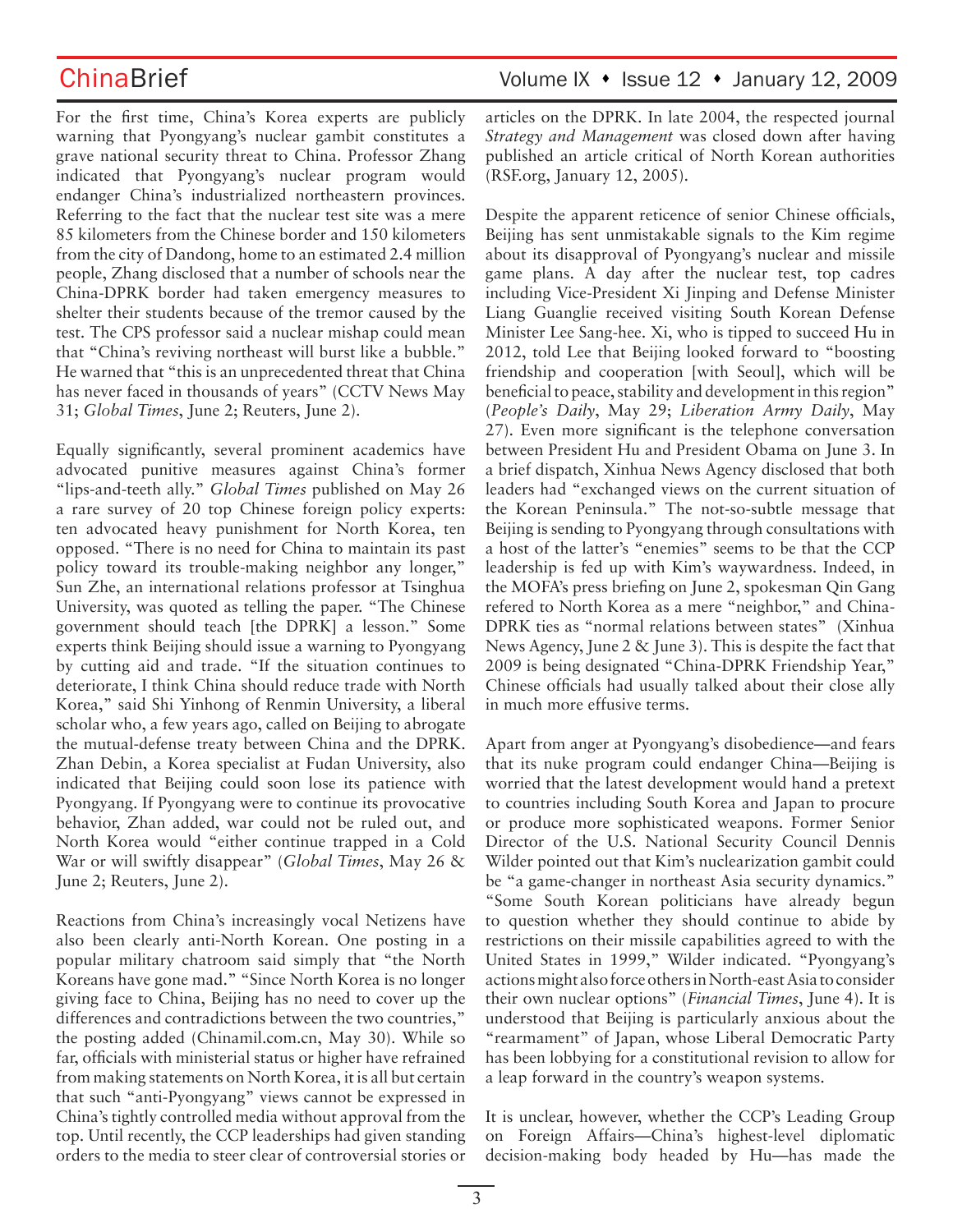decision on what kind of penalities should be meted out to the North Koreans. So far the only concrete action taken by Beijing is to postpone the North Korean tour of Vice-Chairman of the National People's Congress Chen Zhili, which was originally scheduled for early June (AFP, June 2; Caijing.com.cn, June 2). While the five permanent members of the U.N. Security Council, in addition to Japan and South Korea, are still deliberating on the right response to the North Korean challenge, it is not clear whether Beijing would recommend or acquiesce to new forms of punishments. This is despite reports that soon after Pyongyang's October 2006 nuclear test, Beijing did curtail its petroleum supply to the DPRK. Beijing's worries remain that excessively harsh measures would destabilize the Kim regime at a time when Dear Leader Kim is making preparations to hand over power to his third son, Kim Jong Un, in the near future. Indeed, one interpretation of Pyongyang's recent nuclear and missiles tests is precisely that Kim, who is in ill health, wants to give assurance to the generals that the Kims will always support the military and underwrite an ambitious defense policy (*Ming Pao* [Hong Kong], May 27; *Washington Post*, May 29).

In the final analysis, it is up to Beijing to use the "opportunity" provided by North Korean intransigence to show the world that it is a responsible stakeholder in the global community. The Hu leadership has to strike the right balance between preventing utter chaos in the DPRK on the one hand, and taking effective measures to halt Kim's nuclearlization gambit. As Kenneth Quinones, a former State Department Korea expert put it, "Beijing must recognize that North Korea's generals have pushed North Korea's 'defense' policy to an extreme." "Now that President Bush has left office, no nation is threatening North Korea's sovereignty," Quinones added. "But North Korea's pursuit of an arsenal of weapons of mass destruction does threaten the peace, sovereignty and security of its neighbors, including China." Now a Japanbased professor, Quinones called upon China to "make effective use of its considerable economic leverage with Pyongyang" to plod Kim toward returning to the Six Party Talks [1]. Beijing's decision could well determine the extent to which it is successful in convincing the world that its readiness to play a constructive role in global politics is commensurate with the country's fast-growing economic and military prowess.

*Willy Wo-Lap Lam, Ph.D., is a Senior Fellow at The Jamestown Foundation. He has worked in senior editorial positions in international media including Asiaweek newsmagazine, South China Morning Post, and the Asia-Pacific Headquarters of CNN. He is the author of five books on China, including the recently published "Chinese Politics in the Hu Jintao Era: New Leaders,* 

ChinaBrief Volume IX • Issue 12 • June 12, 2009

*New Challenges." Lam is an Adjunct Professor of China studies at Akita International University, Japan, and at the Chinese University of Hong Kong.* 

**NOTES** 

1. Author's interview with Professor Kenneth Quinones.

\*\*\*

# Sea of Blood, Year of Friendship: China-North Korean Relations in 2009

By John J. Tkacik, Jr.

Considerable circumstantial evidence points to the fact that North Korea was preparing for the May 25 nuclear weapons test since late last year, a test which came after the U.S. presidential election and while North Korea's "Dear Leader" Kim Jong Il was recuperating from a debilitating stroke suffered last summer (*Xin Lang Wang*, [New Wave Net], May 27). Moreover it seems that the Chinese leadership was well aware of the internal political dynamics propelling Pyongyang toward a nuclear test.

The timeframe is crucial when one considers the news, particularly page one of the January 24 *People's Daily* featuring "Sino-Korean Friendship Year." "Friendship Year" was launched with a personal letter from (in protocol order) "Communist Party General Secretary, State Chairman and Chairman of the Central Military Commission" Hu Jintao to his equally tutelary-endowed North Korean comrade Kim Jong Il. The letter was handdelivered in Pyongyang by Comrade Wang Jiarui, director of the Chinese Communist Party Central Committee's International Liaison Department and China's most senior point-man on North Korean policy since February 2001.

"I have deputized comrade Wang Jiarui to convey my personal highest regards and best wishes to Secretary Kim Jong Il, and" (the letter continued with typical socialist reverence for priority ranking) "on behalf of the Chinese Party, Government and People, I wish the Korean Party, Government and People a happy new spring." In the most fulsome terms, Hu suggested that in this 60th year of Sino-Korean diplomatic ties—which have "withstood the test of time" and have been "carefully nurtured by the older generation of Chinese and Korean revolutionary leaders"—the two nations join hands to deepen their ties in all areas of endeavor, and invited Kim once again to visit China.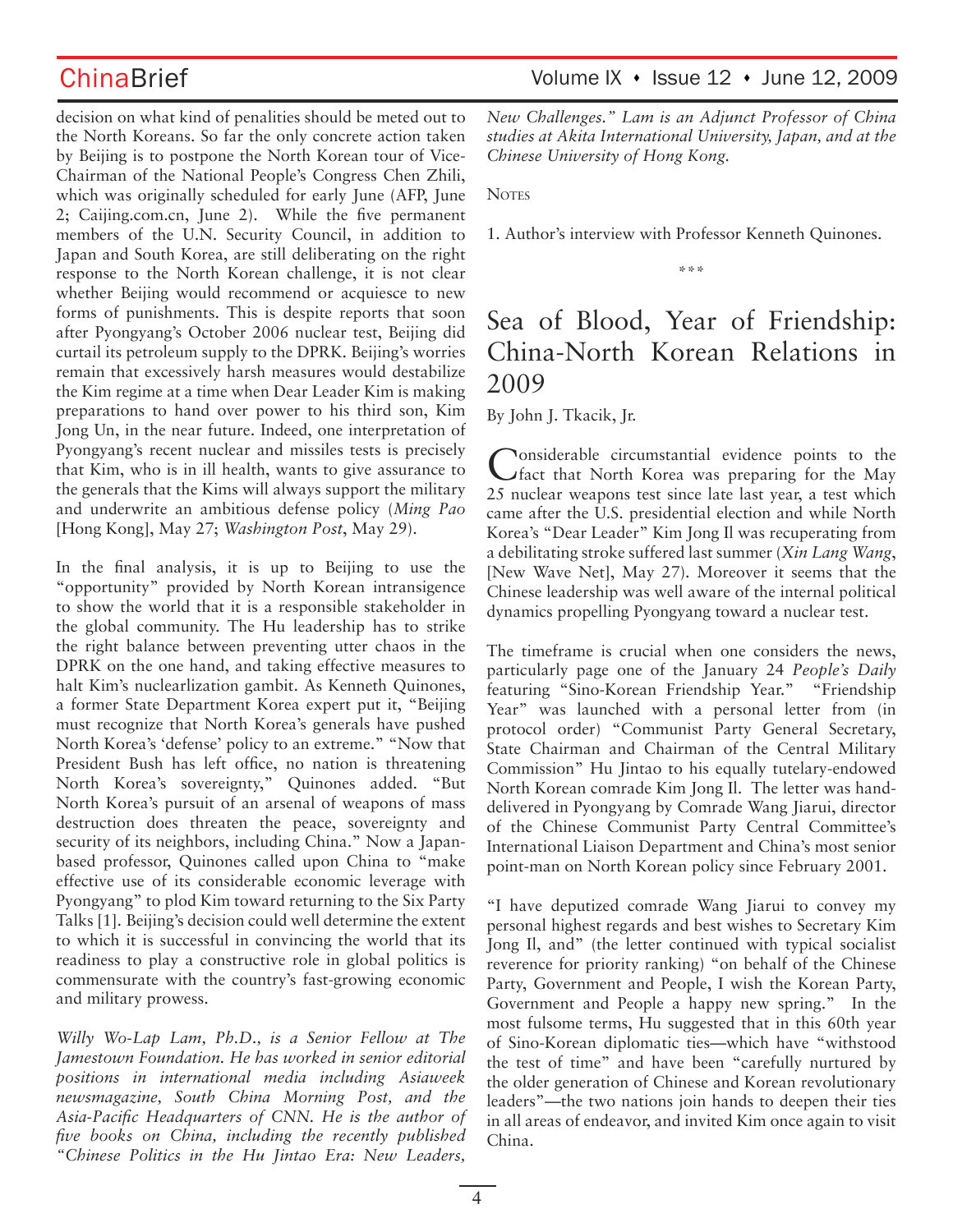According to *People's Daily*, Kim responded with appropriate ebullience and Comrade Wang followed up with what must have been the real message: "China hoped, through strengthened contacts and common efforts, to overcome obstacles and encourage the Six Party Talks in the ceaseless achievement of progress." In reciprocal good humor, Kim responded that he appreciated China's leading role in the Six Party Talks, and affirmed that North Korea would "exert every effort for the denuclearization of the Korean Peninsula." Kim, too, wanted to strengthen coordination with China for the success of the talks.

Wang's visit to Pyongyang, however, jolted the attention of the international news media for another reason. He was the first foreign visitor to be received by the "Dear Leader" since his August 2008 stroke. Presumably, "Dear Leader" would not have shot himself up with cortisone (his left hand was visibly swollen in photos of the event) for anyone except the personal emissary of the Chinese leader, and Wang's pilgrimage would be a media event that had to be tightly stage-managed by both Beijing and Pyongyang.

"Friendship Year" continued into February, when Kim considered the test launch of an ICBM over Japanese airspace. Chinese Vice Foreign Minister Wu Dawei— China's top Japan expert—arrived in Pyongyang with another warm personal letter from the fourth-ranking Politburo chieftain declaring, *inter alia*, that it was the "unshakable strategic policy of the Chinese party and government to steadily develop the traditional Sino-DPRK relations of friendship" (KCNA, February 28). A few days later, another Politburo member, Liu Yandong, reassured a visiting Korean delegation that "Sino-DPRK friendship is a blood-sealed unbreakable friendship as it was provided by the leaders of the two countries" (KCNA, February 27). March saw North Korean Premier Kim Yong-Il's (no relation to "Dear Leader") "Friendship Year" extravaganza journey to Beijing (more on this below).

On April 5, North Korea launched a three-stage Taepodong-2 missile that supposedly lifted a warhead-sized payload well over Japanese airspace and 3,846 kilometers out into the Pacific Ocean toward Hawaii (*Spaceflight Now*, April 10). Three days later, the Chinese foreign ministry said that North Korea had the right to peaceful use of space and refused to condemn the April 5 missile launch (Foreign Ministry Spokesman, April 7). South Korean aerospace analysts said video images of the Taepodong lift-off broadcast from North Korea were convincing evidence that the North Korean rocket was built with Chinese Long-March 1 technology (*Chosun Ilbo*, April 9). The missile seems to have been fitted with attitude control thrusters at the second and third stages, advances that would enhance its deployment as a silo-based ballistic missile [1]. China,

# ChinaBrief Volume IX • Issue 12 • January 12, 2009

of course, called on "all parties" to remain calm. Shortly after, despite Chinese misgivings, the United Nations Security Council issued a watered-down "presidential statement" condemning the North Korean action [2], while the Chinese Foreign Ministry explained (the following day) that to "ensure the overall interests of peace and stability" in Northeast Asia, "China disagrees of a Security Council resolution on the launch, let alone new sanctions against the DPRK" [3]. Moreover, China was still not convinced that the North Korean missile launch violated any U.N. rules—it was a civilian satellite launch, not military, and at least some kind of prior notice was given (*The Washington Post*, April 6). Where was the problem?

On April 15, reacting to the UNSC presidential statement, North Korea announced its formal withdrawal from the "Six Party Talks." China continued to call for "calm" from all "relevant parties."

Also in April, according to veteran China-watcher Willy Lam, "Dear Leader" was anxious to secure Chinese backing for the succession of his third son, Kim Jong-Un, to the North Korean throne. The Chinese had certainly been aware of young Jong-Un's succession since mid-January; which is probably where South Korean intelligence first heard of it (Reuters, January 15). There is ample reason to suspect that it was a Chinese "diplomatic source" who informed the international media on June 3 that "foreign embassies" had been informed of young Kim Jong Un's formal enrollment as successor to the "Dear Leader." Were any embassies, other than the Chinese, so informed?

## SEA OF BLOOD

Evidence of a persistent robust Trans-Yalu relationship between China and North Korea was buttressed when *People's Daily* reported quite lavishly between March 18 and March 23 that North Korean Premier Kim Yong-Il was enjoying a fruitful sojourn in Beijing and—at China's invitation—had brought along with him North Korea's "Sea of Blood Song and Dance Troupe" (*Xuehai Gewutuan*)—to deepen Sino-Korean friendly cultural exchanges (*Renmin Ribao*, March 20). No irony there.

The "Sea of Blood" performance in Beijing on March 18 marking the opening of "Sino-Korea Friendship Year" must have been a real treat. They sang a "major chorale work" entitled "Dream of the Red Chamber" for a Beijing audience of over 2,000 Chinese and Koreans including both China's and North Korea's premiers. According to *People's Daily*, North Korea's "Dear Leader" rehearsed "Dream of the Red Chamber" with the Sea of Blood troupe just a few days before their departure for Beijing (*Renmin Ribao*, March 23, 2009). Kim Jong Il's thoughtful gesture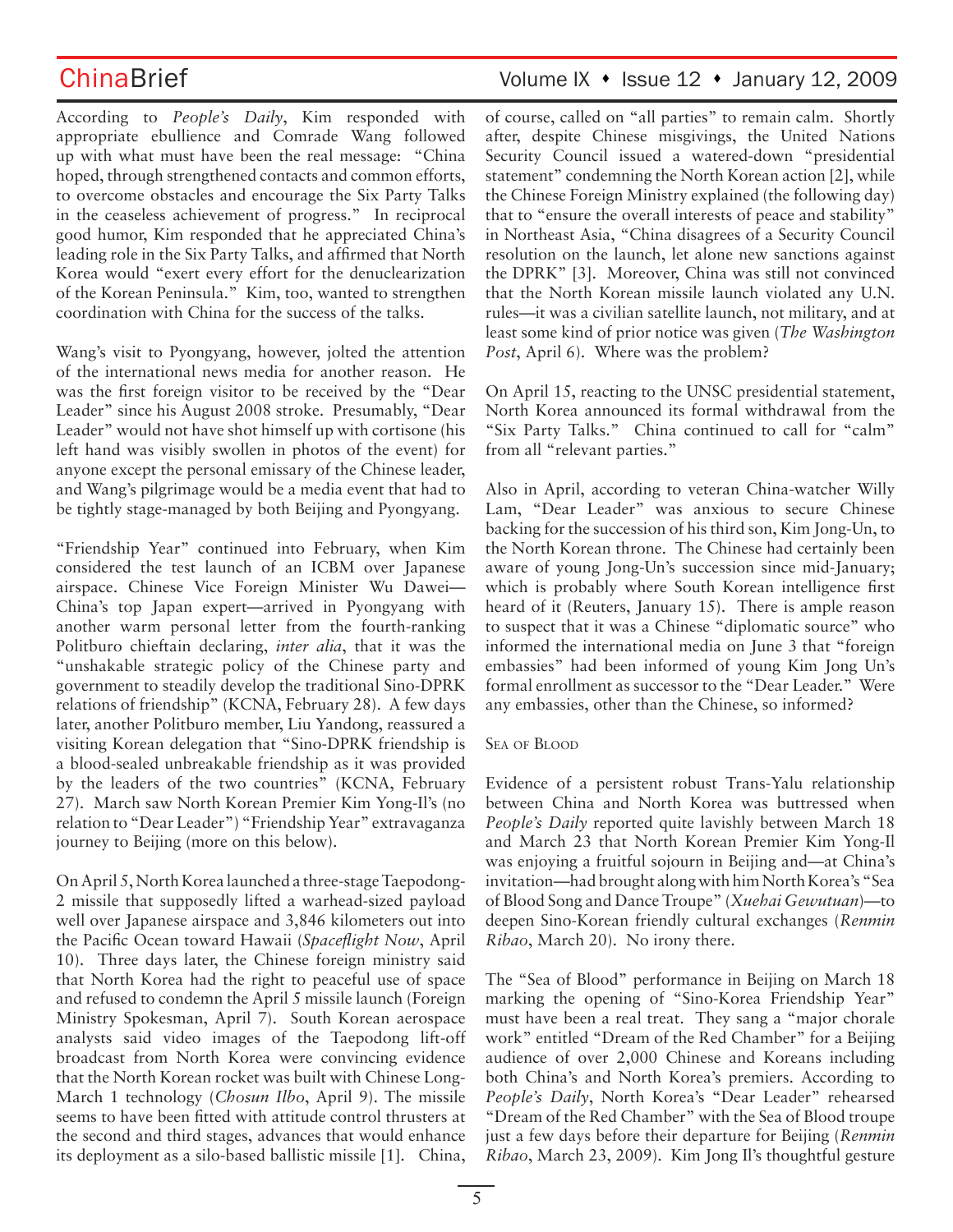was a delightful reminder of how deeply Kim cherishes this "Sino-Korean Friendship Year" of 2009.

Despite all evidence, however, most Western media, after a thorough working over by "confidential" Chinese "sources", now appear convinced that Pyongyang has finally pushed Beijing over the line; the "line" being North Korea's second nuclear weapons test on May 25 [4].

China's propaganda department is indeed permitting a bit more leeway in Chinese-language news reporting on North Korea. *Huanqiu Ribao* editors, for example, observed that the Chinese policy analysts interviewed were evenly divided (ten against ten) over whether the "international community" (not necessarily China) should "more tightly sanction" North Korea or "oppose the international community's attempt to do this" (*Huanqiu Shibao*, May 26). Yet, the more prominent Chinese scholars seem more inclined to make excuses for North Korea. Zhang Liangui of the CCP Party School sees Pyongyang's quest for a nuclear weapon as driven by internal politics. "They want to establish a strong and powerful nation" in order to deal with the United States and a "nuclear weapon is part of their comprehensive strength" [5]. PLA Major General Peng Guangqian comments that North Korea has had a "longterm quest" for nuclear weapons to assert North Korea's "international posture" so that it "need not fear" dealing with other countries (China Central Television [CCTV], May 28). Peng also believes that a nuclear weapon could guarantee North Korea's "short- and mid-term security," but not its long-term survivability, a view that suggests China could live with a North Korean nuclear weapon for the short and mid-term, at least.

In the United States, analysts predict that China is now at the breaking point with North Korea. But in reaching this conclusion, they are inclined to conflate views like Zhang's and Peng's with what they judged to be unusually tough language from the Chinese foreign ministry (MFA) to the effect that China "resolutely opposes this." The "this" in the MFA statement, however, was North Korea's nuclear test—not North Korea's possession of nuclear weapons. Further, alas, the PRC Foreign Ministry's language was *not* unusually tough. In fact, it was even a little milder than it was in October 2006, when the MFA called Pyongyang's first test "brazen" (*hanran*), an adjective omitted from its May 2009 statement [6].

The fact is that the Chinese-North Korean alliance is as strong as ever in 2009. This 60th anniversary year of Beijing-Pyongyang diplomatic relations is, after all, "China-Korea Friendship Year" and on May 27, two days after the North Korean nuclear blast, a Chinese emissary, Song Enlei conveyed the message that "the traditional China-DPRK friendship, which has steadily developed, standing all trials of history, is being further strengthened under the deep care of President Hu Jintao and General Secretary Kim Jong Il" (KCNA, May 27). On Friday June 5, China's ambassador in Pyongyang, Liu Xiaoming and staff members of the Chinese embassy "gave helping hands to the DPRK-China Friendship Thaekam Co-op Farm" to show that there are no hard feelings (KCNA, June 5).

CONFLICTING SIGNALS FROM BEIJING

It is understandably difficult to put all this into context if one concentrates on what is said in English but does not thoroughly absorb the Chinese media. Professor Zhu Feng of Beijing University blogs in English that North Korea's May 25 nuclear weapons test was a "slap in the face" to China's leaders [7]. Yet, to a Chinese audience, he eschews the "slap" metaphor and instead dispassionately explains that North Korea's test is a "well-plotted" step in gaining *de facto* "nuclear weapons state" status as part of Kim Jong Il's "legacy" in Pyongyang's succession process [8].

The professor was just one of a large number of experts interviewed by Chinese television and print media to elucidate the North Korean situation to Chinese audiences after the nuclear test (Huanqiu Ribao web, May 25), but he was one of the few who filed a blog in English on an influential U.S. foreign policy website. So, the difference in the tone of his two commentaries was striking. The discrepancy reflects precisely the conflicting messages about North Korea that the Chinese leadership has crafted for its separate target audiences. A careful review of CCP propaganda suggests that one should always watch what the Party leadership "does" more intently than what it "says"—or permits to be said—to foreigners, particularly foreigners from non-socialist, fraternal states.

Perhaps in no case is this rule as clearly in focus as in China's relationship with long- time "lips and teeth" ally, the Democratic People's Republic of Korea—especially in light of Professor Zhu Feng's assertion that North Korea had been preparing its nuclear weapons test since last November's presidential election in the United States. Without mentioning North Korean "Dear Leader" Kim Jong Il's debilitating stroke, Professor Zhu believes that Kim has been extremely anxious to "speed up domestic power arrangements" and to bequeath to his successor the legacy of North Korea's "nuclear weapons state" status. It was, Professor Zhu opined, a "minutely planned" process—not a "reactive" one; one that would allow Pyongyang to take advantage of President Obama's "diplomatic adjustment" and gain leverage with an even more "hardline" stance [9]. All perfectly plausible; and suggestive that if Professor Zhu was aware of it, China's intelligence services were even

## ChinaBrief Volume IX • Issue 12 • June 12, 2009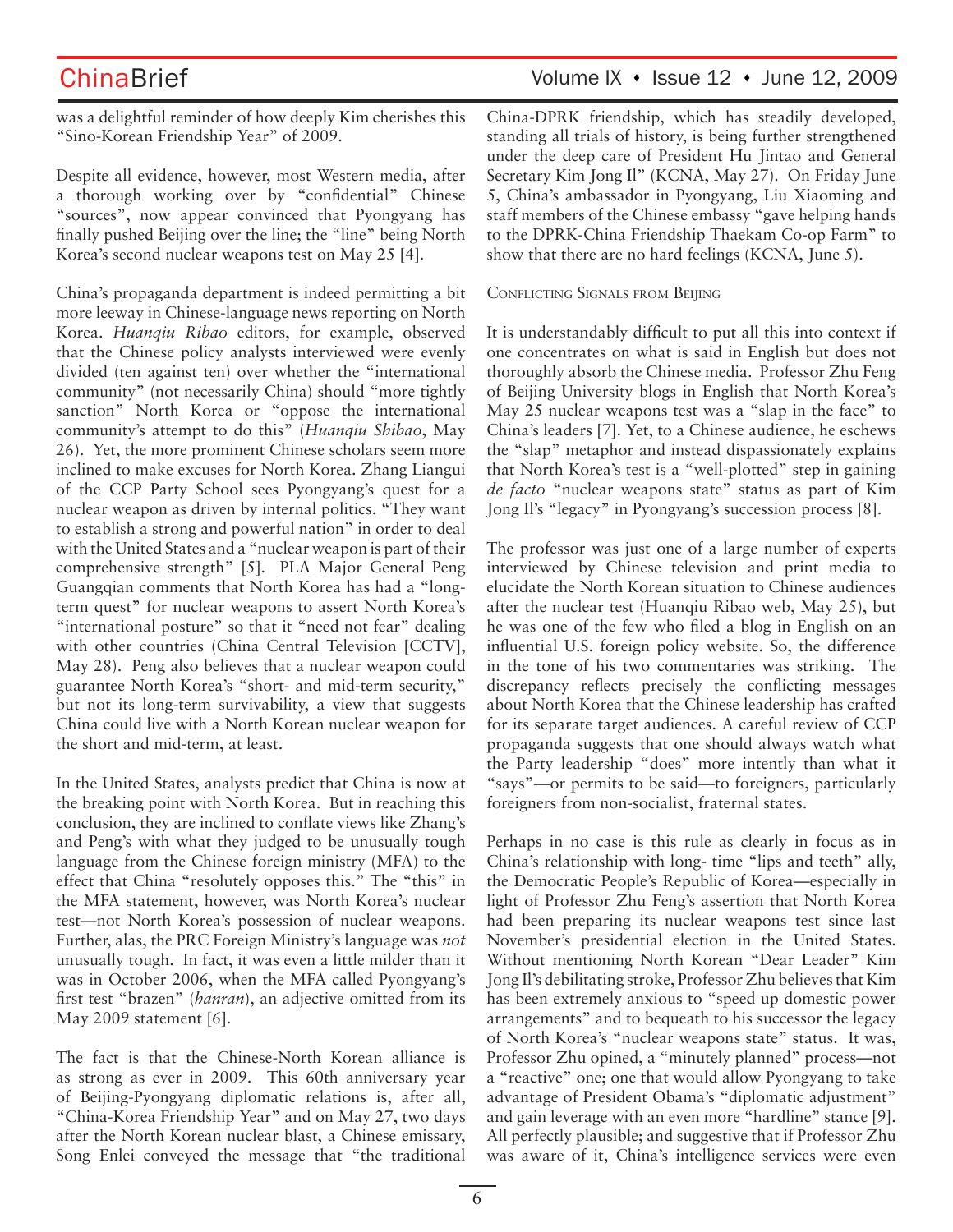more clued-in.

## LIPS AND TEETH

That Beijing routinely and actively strategizes with Pyongyang on how to manage international alarm over North Korea's nuclear weapons ambitions is amply documented [10]. North Korea's top general, Jo Myongrok, consulted with China's top military leaders in Beijing for five days just before the Beijing-sponsored "Three Party Talks" in April 2003. Less than a week before the first round of "Six Party Talks" in August 2003, General Xu Caihou, director of the PLA's powerful General Political Department, conferred with North Korean counterparts in Pyongyang for four days.

Over the past six years, North Korea's "brazenness" has been enabled by a series of high-level leadership visits (including by Hu Jintao and Kim Jong Il), military exchanges (which seems no longer publicized), grandiloquent praise of North Korea in the *People's Daily*, and dramatic growth in Chinese exports to North Korea indicating tremendously high levels of economic aid (how else does North Korea pay its bills?) (*Chosun Ilbo*, February 24). Chinese exports to the North continued to increase through the first quarter of 2009, while South Korean and Japanese trade dropped off (*The New York Times*, April 3).

In any event, the past six years of China's diplomatic cover for North Korea are a prologue to the 2009 "China-Korea Friendship Year," a year that provides renewed evidence of the ongoing strong patron-client relationship across the Yalu River.

*John J. Tkacik is a retired Foreign Service Officer.*

**NOTES** 

1. Craig Covault, "North Korean rocket flew further than earlier thought," Spaceflight Now, April 10, 2009, at http://spaceflightnow.com/news/n0904/10northkorea/. 2. United Nations Security Council Presidential Statement S/PRST/2009/7, April 13, 2009.

3. "Foreign Ministry Spokesperson Jiang Yu's Remarks on the Presidential Statement adopted by the Security Council on the DPRK launch," April 14, 2009, at http://www. fmprc.gov.cn/eng/xwfw/s2510/t557298.htm.

4. American analysts similarly misunderstood China's "anger" at North Korea's October 2006 nuclear weapons test, citing the Chinese foreign ministry's description of the test as a "brazen" (*hanran*) violation of its international commitments and China's "resolute opposition"—to the test (*The New York Times*, October 10, 2006).

5. See interview: "Zhu Feng: Chaoxian Tuichu Tingzhan

## ChinaBrief Volume IX • Issue 12 • January 12, 2009

Xieding Yi zai Queli Youhe Guojia Diwei," [Zhu Feng: North Korea's withdrawal from Armistice is to bolster its claim to nuclear weapon state status", Xin Lang Wang, [New Wave Net], May 27, 2009, at http://news.sina.com. cn/w/sd/2009-05-27/183917902355.shtml.

6. *The Washington Post* reported that "unusually critical statements and harsh coverage in China's state media" reflect the "anger" of China's leaders. The *Wall Street Journal* sees China as "More Open to Tougher Restrictions Against Reclusive Regime." Reuters noted on June 3 that the website of the Chinese Embassy in Pyongyang posted, as its top item, the Chinese foreign ministry's criticism of the nuclear test – though, by June 3 Washington D.C. time, the top item on the site was instead a "Sino-Korean Friendship Year" children's art and calligraphy exhibit (Chinese Embassy in Pyongyang, June 1). The *Financial Times*, a bit more circumspect, pointed to evidence of Chinese government exasperation with North Korea contained in a collection of short essays and interviews of Chinese scholars – most critical of the U.S., although some were indeed also uncharacteristically irate at North Korea (*Huanqiu Ribao* internet edition, May 26). But the preponderance of the evidence was in the opposite direction.

7. Zhu Feng, "North Korea Nuclear Test and Cornered China," Asia Security Initiative, MacArthur Foundation, May 27, 2009, at http://asiasecurity.macfound.org/blog/ entry/north\_korea\_nuclear\_test\_and\_cornered\_china/

8. Zhu Feng interview.

9. Zhu Feng interview.

10 John J. Tkacik, Jr. "Getting China to Support a Denuclearized North Korea," Heritage Foundation Backgrounder #1678, August 25, 2003, at http://www. heritage.org/Research/AsiaandthePacific/bg1678.cfm ; and John J. Tkacik, Jr., "Does Beijing Approve of North Korea's Nuclear Ambitions?" Heritage Foundation Backgrounder #1832 March 15, 2005, at http://www.heritage.org/ Research/AsiaandthePacific/bg1832.cfm.

**\*\*\***

# Sri Lanka: Beijing's Growing Foothold in the Indian Ocean

By Vijay Sakhuja

The Sri Lankan President Mahinda Rajapaksa and his subsequent payer received praise and accolades from several quarters after their triumph last month over the LTTE *(*Liberation Tigers of Tamil Eelam). The total annihilation of this separatist group brought an end to a civil war that has lasted over two decades. The long civil war resulted in the deaths of 80,000 to 100,000 people and over 300,000 displaced (Indian Express, May 30; Internal-displacement. org, June 4). The Sri Lankan victory over the LTTE was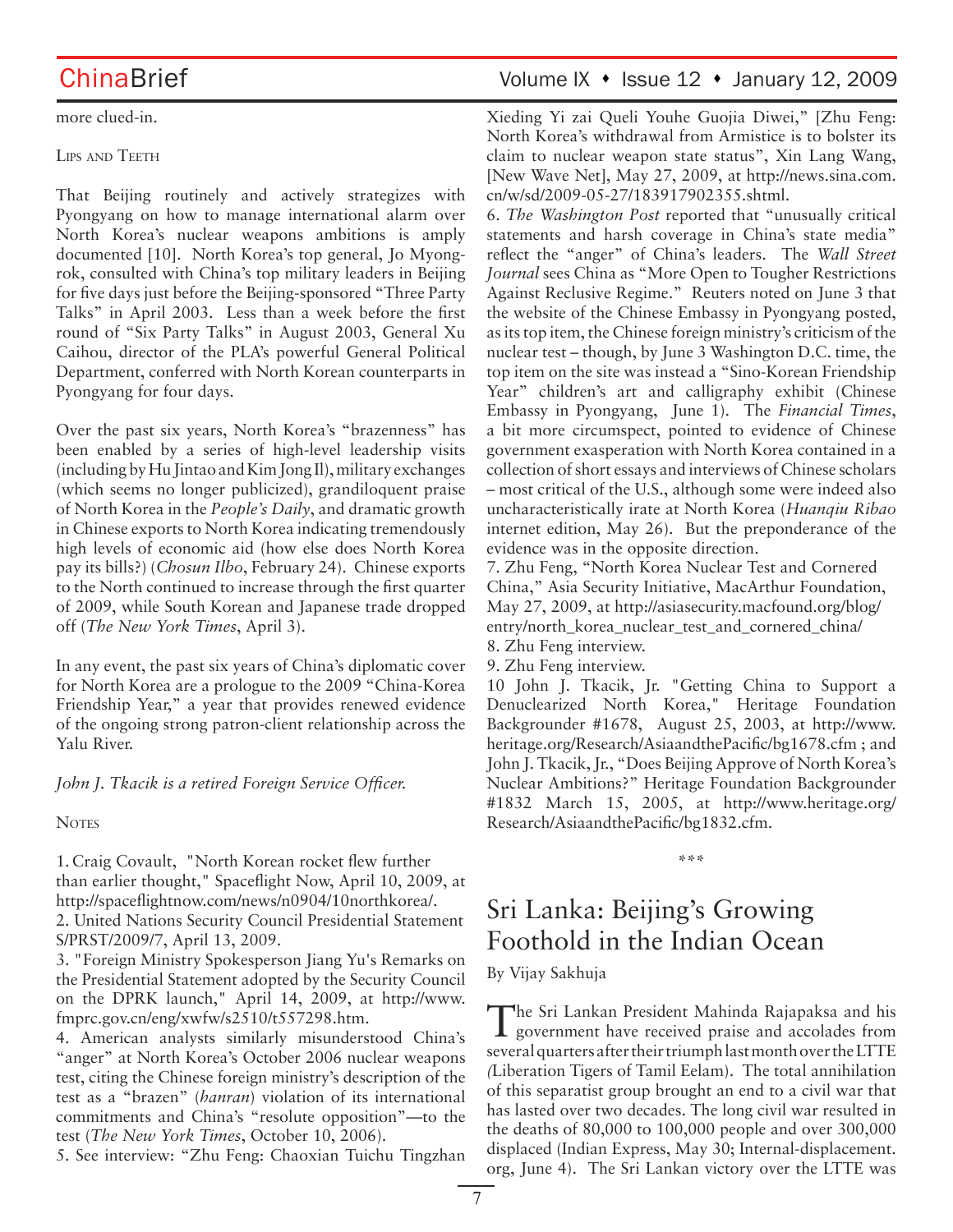made possible by military support from a number of countries who supplied weapons and platforms, training, intelligence and guidance to the Sri Lankan armed forces. In addition to providing military support, contributing countries also urged Colombo to seek a political solution to the Tamil problem. Of particular interest is Chinese political and military support to Sri Lanka in its fight against the LTTE.

The Sri Lankan national government's military success was celebrated with a victory parade on June 3 "to show off the military's prowess" and also to instill confidence among the Sinhala, Tamil and Muslim community in the government's ability to safeguard the nation's sovereignty and protect its people. The victory parade was a spectacular event with columns of military troops belonging to the Sri Lankan army, navy and the air force, police forces, civil defense personnel and the National Cadet Corps marching along the Galle Face Green, a seaside promenade in central Colombo. Also on display were Chinese-made armored vehicles and artillery guns, Czech-made multiple rocket launchers, and Indian-made mobile radars and anti-aircraft guns. Naval vessels and gunboats were stationed close by on the waterfront (U.S., Indian, Chinese origin) and airpower was displayed in the form of fighters (Ukranian MiG 27s, Chinese F-7 and Israeli Kfir C7) and helicopters (Russian MI-24 and U.S. Bell) (Wsws.org, June 5; Slsecurityforces. blogspot.com, June 5).

In fact, both Colombo and Beijing have been discussing Sri Lanka's security problem since the early 1980s. As early as 1983, the Chinese government has conveyed to Colombo through Harry Jayawardene, the special envoy of President Junius Richard Jayewardene, that the ethnic problem was Sri Lanka's own internal affair and it was important to seek a political solution. In 1986, Colombo sought assistance to 'install defense manufacturing capacity for light arms and supply additional patrol boats,' but was declined. Apparently the Chinese refused because of the thaw in Sino-Indian relations. In 1987, Ranil Wikramasinghe of the United National Party, who later became the Prime Minister of Sri Lanka, visited China to marshal Chinese support but Beijing preferred a political solution to the ethnic problem.

President Jayawardene had sought extensive military support from China but Beijing only agreed to send a military team to assess the military requirements of the country in 1986 [1]. President Jayawardene summed up China's relationship with Sri Lanka by saying: "They were good friends and gave us military equipment, guns etc at reasonable terms. But what could they do? I could not ask them to start a war in the North to keep the Indian's busy. Even if I had, I doubt if they would have done it?"

ChinaBrief Volume IX • Issue 12 • June 12, 2009

obviously referring to India's support to the Tamils in Sri Lanka [2].

China continued to provide political and more recently enormous military support to Sri Lanka in its war against the LTTE. Its initiatives to block attempts by certain countries to place the issue of ethnic war in Sri Lanka on the United Nations Security Council discussions, and its regular arms supply were critical for Sri Lanka particularly after its new offensive against the LTTE since 2007. This was a clear indicator of a newfound understanding between Colombo and Beijing.

The LTTE air raid over Colombo in 2007 that witnessed Zlin-143 bombers dropping bombs over the airport with impunity came as a big shock to the Sri Lankan government. The rise of LTTE airpower was indeed a turning point in the Sri Lankan military strategy. Also, the LTTE had been successful in thwarting Sri Lankan military attempts to capture territory in the North. These developments had prompted the Sri Lankan government to increase military spending by nearly 20 percent from \$1.23 billion in 2007 to nearly \$1.47 billion in 2008.

Meanwhile, China was quick to deny that it supplied heavy weapons to the Sri Lankan military. Reportedly, the Chinese ambassador Dabo Ye met the Tamil MP and rights activist Mano Ganeshan in March 2008 and conveyed to him that China's actions should not be interpreted as 'anti-Tamil' and according to Ganesan, "The ambassador made it clear that China did not want to take sides in the ethnic conflict, and that it did not favor any particular political party or community in its dealings in Sri Lanka" (ThaiIndia News, March 20, 2008).

Although Beijing may have conveyed to Colombo its oftstated position that Sri Lanka must seek a political solution to the ethnic problem, it did not waste the opportunity to sell military hardware to Sri Lanka after the Indian government declined to provide military equipment, citing concerns over the use of force against the Tamils. The Sri Lankan Army chief Sarath Fonseka has noted that "India had told us they were not in a position to sell or send offensive weapons or even equipment like radars and basic communication equipment to meet our requirements" (Indian Express, May 25). The United States also suspended military aid to Sri Lanka over human rights issues.

During Sri Lankan President Mahinda Rajapaksa's visit to China in 2007 (February 26 to March 4), the joint communiqué had indirectly referred to the ethnic violence in Sri Lanka and noted that "The two sides resolved to fight tirelessly against the three evil forces of terrorism, separatism and extremism, and would step up consultation and coordination on regional and international counter-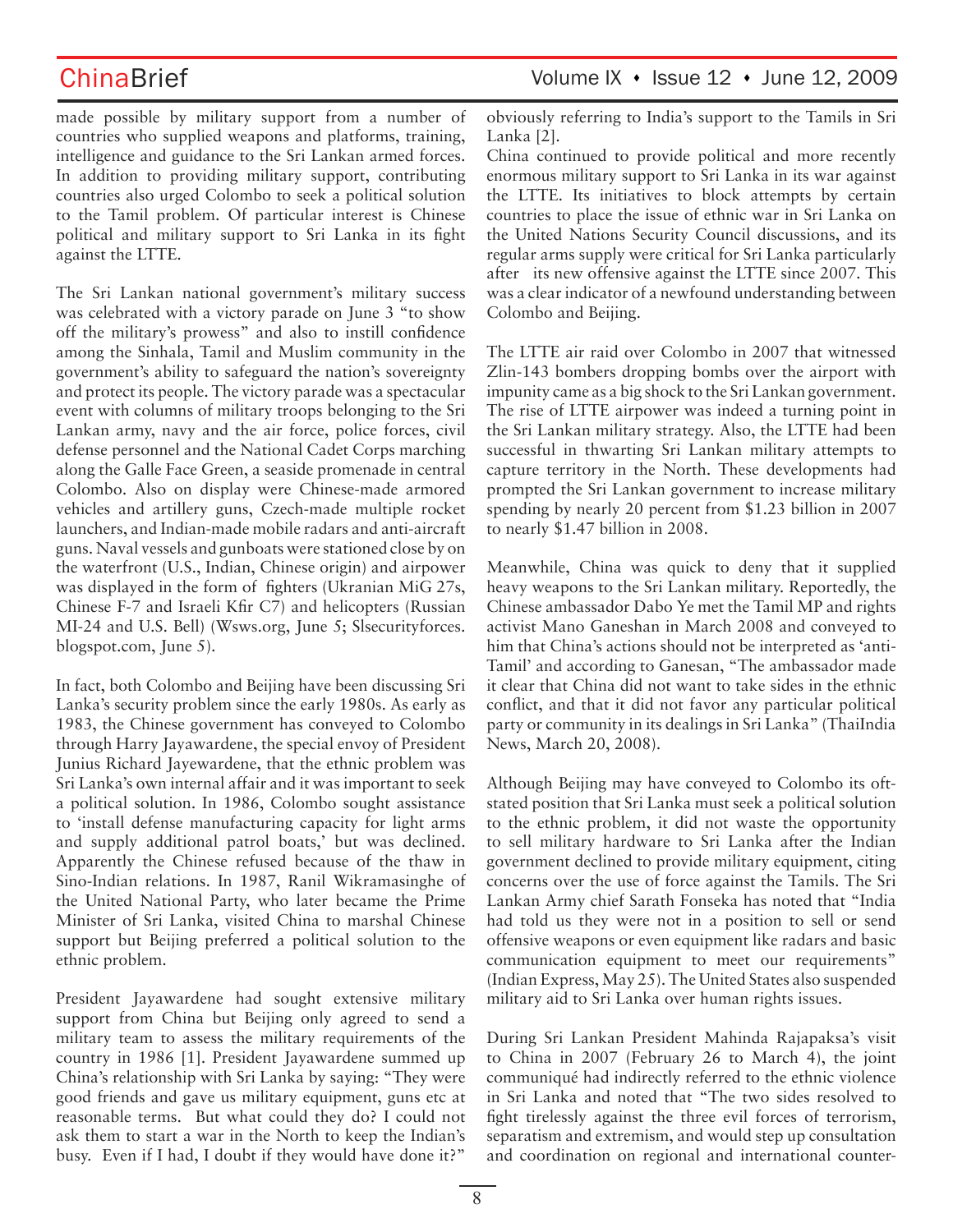terrorism action." In April 2007, China and Sri Lanka reached a \$37.6 million deal for supply of artillery guns, armored personnel carriers (APCs) and infantry weapons. China also agreed to supply other systems to counter LTTE ambushes. Beijing also agreed to sell six F-7 jet fighters, considered critical to destroying the LTTE's fledgling air force and also demolish other military infrastructure such as command posts, underground bunkers, ammunition storages, boatbuilding yards and above all the airstrips (Thaindian, May 2).

Interestingly, Beijing encouraged Islamabad to meet Colombo's military requirements and help fight the LTTE (Thaindian, May 2), it also encouraged Pakistan to train Sri Lankan pilots. Some Indian defence and military experts maintain that Chinese and Pakistani air force advisors were in Colombo for the last year helping the Sri Lankan military plan combat missions against the LTTE strongholds. China also supplied the Sri Lankan Army the HJ-8 anti-tank missiles that were used against the LTTE hardened structures and pill boxes (China-defense-mashup. com). The Sri Lankan army is also known to possess the Baktar Shikan, a variant of HJ-8 being manufactured under license in Pakistan. Following the LTTE air strikes, Sri Lanka had planned to upgrade its air defense capability. In 2007, it ordered JY-11 radar from China but the order was held in abeyance due to objections from India over air coverage that could overlap with Indian air space.

In Sri Lanka, Lanka Logistics & Technologies, a stateowned enterprise, is the primary agency responsible for the procurement of hardware for the military establishment. Interestingly, China established the Bonded Warehouse of China North Industries Corporation (NORINCO), a renowned international conglomerate, in the port city of Galle as far back as 1994. As part of an agreement that is renewed every two years, the warehouse stores military equipment and ordnance for the Sri Lankan military and the supplies are made on payments; whatever is not available is sourced back to China and supplied. In a very interesting move, in 2004, NORINCO donated 1 million Renminbi to Sri Lanka's Tsunami relief fund. Mr. Zhang Guoqing, President of NORINCO expressed his grief over the devastation caused by the Tsunami and hoped that they could actively participate in the rebuilding process (Norinco.com, December 31, 2004).

Reportedly, Sri Lanka owes nearly \$200 million for the military purchases from NORINCO and has not renewed its contract, instead opting for Poly Technologies, a PLA military enterprise. Poly Technologies has supplied a variety of military equipment including ordnance to the Sri Lankan forces. The Sri Lankan Army has purchased 120 mm mortar shells valued at \$10.4 million, 152 mm artillery

## ChinaBrief Volume IX • Issue 12 • January 12, 2009

shells for \$20 million, and 81 mm high-explosive mortar bombs for \$3.7 million. Similarly, the Sri Lankan Navy has acquired ammunition and guns at \$2.7 million including naval guns, heavy machine guns, multipurpose machine guns, and submachine guns. Interestingly, Chinese origin weapons including automatic rifles, anti-tank weapons and grenade launchers have been found in the inventory of the LTTE too (Express Buzz, May 29). These are believed to be sourced from Myanmar.

Besides military assistance, China increased its aid to Sri Lanka from a few million dollars in 2005 to about \$1 billion in 2008 while the United States approved only \$7.4 million and the U.K. £1.25 million in humanitarian aid. In fact, China has displaced Japan as the major aid donor to Sri Lanka (Timesonline, May 16).

China has not only backed Sri Lanka with military assistance and enormous economic aid, it has invested in development of infrastructure. In May 2007 China and Sri Lanka signed the "establishment of friendship city relationship" relating to the Hambantota district for development of infrastructure. Designated as the Hambantota Development Zone (HDZ), the project envisages building a harbour facility, bunkering facilities and a tank farm. The HDZ is estimated to cost \$1 billion and would be completed in fifteen years. The first phase of construction commenced in October 2007 and is estimated to cost \$450 million (Timesonline, May 16).

The HDZ is being developed in the form of dual use infrastructure similar to Gwadar in Pakistan and serves China in a number of strategic ways. First, because it is a deep water natural harbor it provides facilities for Chinese flagged merchant ships, container vessels, oil and gas tankers, and military vessels including nuclear submarines operating in the Indian Ocean or transiting through the western approaches of the Straits of Malacca. Second, China would be able to establish electronic systems and networks for monitoring Indian Ocean military and civilian traffic, electronic transmissions from the U.S. base at Diego Garcia and the Indian nuclear facility that is likely to come up at Rambilli in the Bay of Bengal. Third, Hambantota offers a strategic location for China to set up its space monitoring systems, considered critical for its ballistic missiles, which can challenge U.S. forces particularly the aircraft carriers who may threaten Chinese shipping in the Indian Ocean. Fourth, the Chinese fleet of fishing vessels that are also deployed for intelligence gathering duties can be staged from Hambantota. In essence, Hambantota fits well into the Chinese 'strings of pearls' strategy and has the potential to provide Beijing the critical 'leverage to play the Great Game in the Indian Ocean.'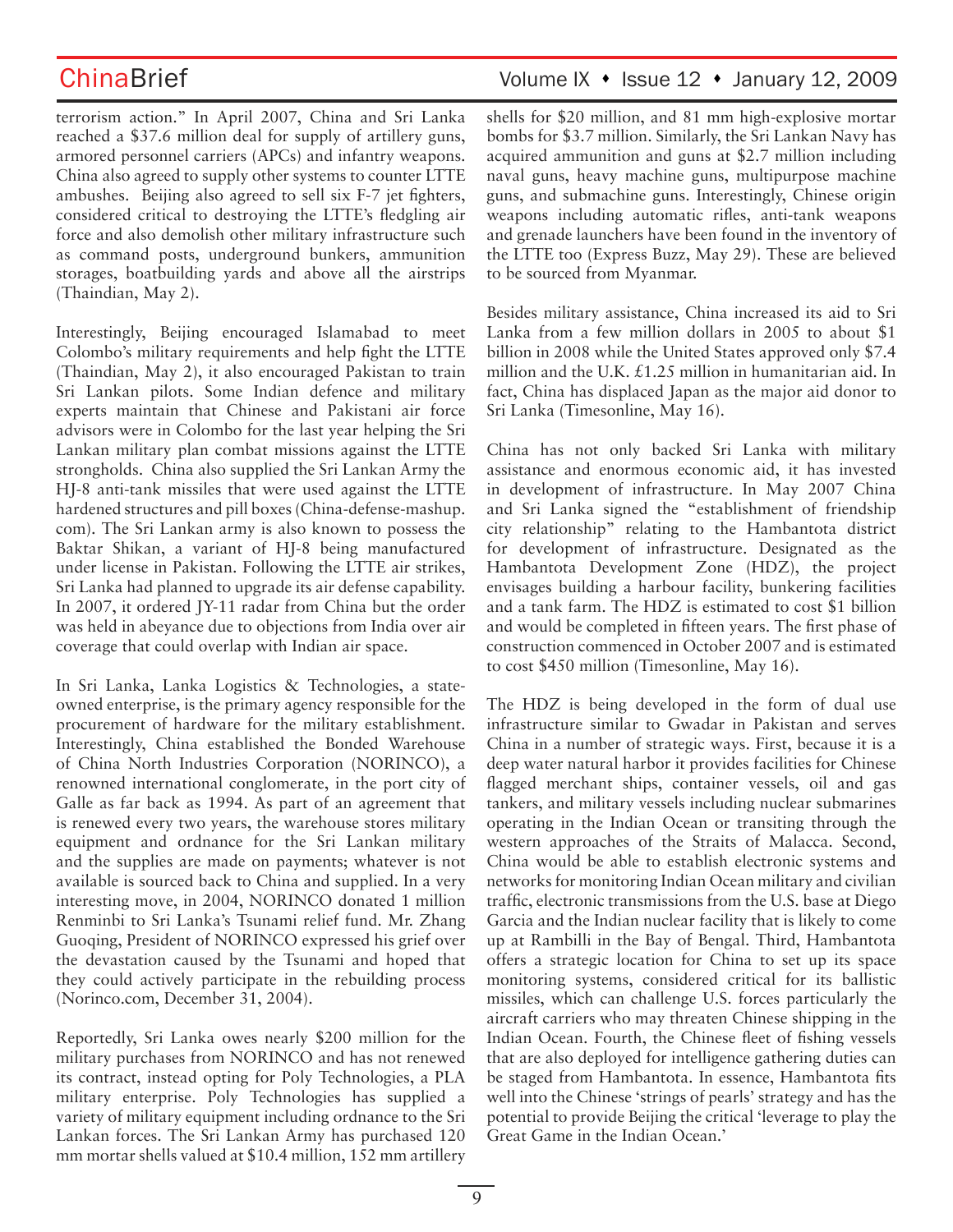After the military decimation of the LTTE, Sri Lanka is full of confidence and has the potential to exercise some amount of 'strategic autonomy.' It acknowledges the Chinese diplomatic and military support in its fight against the LTTE and could resist pressures from its big neighbour India and the West. China's politico-economic initiatives and unrestrained supply of military equipment to Sri Lanka has made New Delhi nervous, finding itself robustly encircled by China. Sri Lanka will be under tremendous pressure from India and may find itself sandwiched between the two rising powers of Asia and cornered to 'choose' between the two powers.

*Vijay Sakhuja, Ph.D., is a Visiting Senior Research Fellow at the Institute of Southeast Asia Studies, Singapore.*

## **NOTES**

1. Urmila Phadnis and Rajat Ganguly, Ethnicity and nationbuilding in South Asia (Sage publications, 2001),p.331. 2. S.D. Muni, Pangs of Proximity: India and Sri Lanka's Ethnic Crisis, (Sage Publications, 1993),p.100, cited in Swaran Singh "Sino-South Asian Ties: Problems & Prospects", Strategic Analysis Volume XXIV No 1, April 2000.

\*\*\*

# China's SSBN Forces: Transitioning to the Next Generation

By Andrew Erickson and Michael Chase

China's undersea deterrent is undergoing a generational change with the emergence of the Type-094, or *Jin*class, which represents a substantial improvement over China's first-generation Type-092, or *Xia-*class*,* nuclearpowered ballistic missile submarine (SSBN). Launched in the early 1980s, the People's Liberation Army Navy's (PLAN) single *Xia*-class SSBN (hereafter *Xia*) has never conducted a deterrent patrol and is equipped with relatively short-range (1,770 km) JL-1 SLBMs (submarine-launched ballistic missiles). In contrast, China may build five Type-094 SSBNs, which will enable the PLAN to conduct nearcontinuous deterrent patrols, and each of these secondgeneration SSBNs will be outfitted with 12 developmental JL-2 SLBMs that have an estimated range of at least 7,200 km and are equipped with penetration aids. Although the transition to the new SSBN is ongoing, recent Internet photos depicting at least two *Jin*-class SSBNs (hereafter *Jin*) suggest that the PLAN has reached an unprecedented level of confidence in the sea-based leg of its strategic nuclear forces. Indeed, China's 2008 *Defense White Paper* states that the People's Liberation Army Navy (PLAN) is

## ChinaBrief Volume IX • Issue 12 • June 12, 2009

enhancing its "nuclear counterattack" capability [1].With the anticipated introduction of the JL-2 missiles on the *Jin* and the deployment of DF-31 and DF-31A road-mobile intercontinental ballistic missiles (ICBMs), China is on the verge of attaining a credible nuclear deterrent based on a 'survivable' second-strike capability.

## RECENT DEVELOPMENTS

The U.S. Office of Naval Intelligence (ONI) assesses that China will build a "fleet of probably five Type-094 SSBNs . . . to provide more redundancy and capacity for a nearcontinuous at-sea presence" [2]. A variety of Chinese publications suggest that the SSBN forces of France and Britain—which have four vessels each, with one at sea at all times, two in refit, and one under maintenance may serve as models for China and hence reinforce the aforementioned indications of its plans. One Chinese source, however, suggests that China will field six Type-094 SSBNs, divided into patrolling, deploying and refitting groups [3], with another assessment suggesting that these groups will comprise two SSBNs each [4].

It is clear that at least two different hulls have already been launched, based on unusually high-resolution internet and commercial satellite images that have emerged of one *Jin* in port at Xiaopingdao base, south of Dalian, two *Jin*s in the water and perhaps one emerging from production at Huludao base east of Beijing, and one at a newlyconstructed submarine facility at Yalong Bay near Sanya on Hainan Island. The images of the facility on Hainan Island provided some hints as to the PLAN's SSBN basing plans. Indeed, the photo of the *Jin* at Yalong Bay suggests that the facility may be the base for China's future SSBN forces.

## DEVELOPMENT MOTIVES

Many Western analysts have focused on the 'survivability' issue to explain China's decision to proceed with the development of the *Jin* and the JL-2. Given the potential vulnerability of Chinese SSBNs to detection by adversary attack submarines and the challenges of locating dispersed road-mobile missiles, however, it would certainly seem that Chinese decision-makers must also have been considering other factors, including missile defense, international prestige and inter-service politics.

Chinese strategists appear to calculate that a nuclear dyad, composed of land-based strategic missiles and SLBMs, or possibly a triad incorporating nuclear-armed PLAAF bombers as well, is required to enhance the credibility of China's nuclear deterrent in line with the requirements of the "effective counter-nuclear deterrence" posture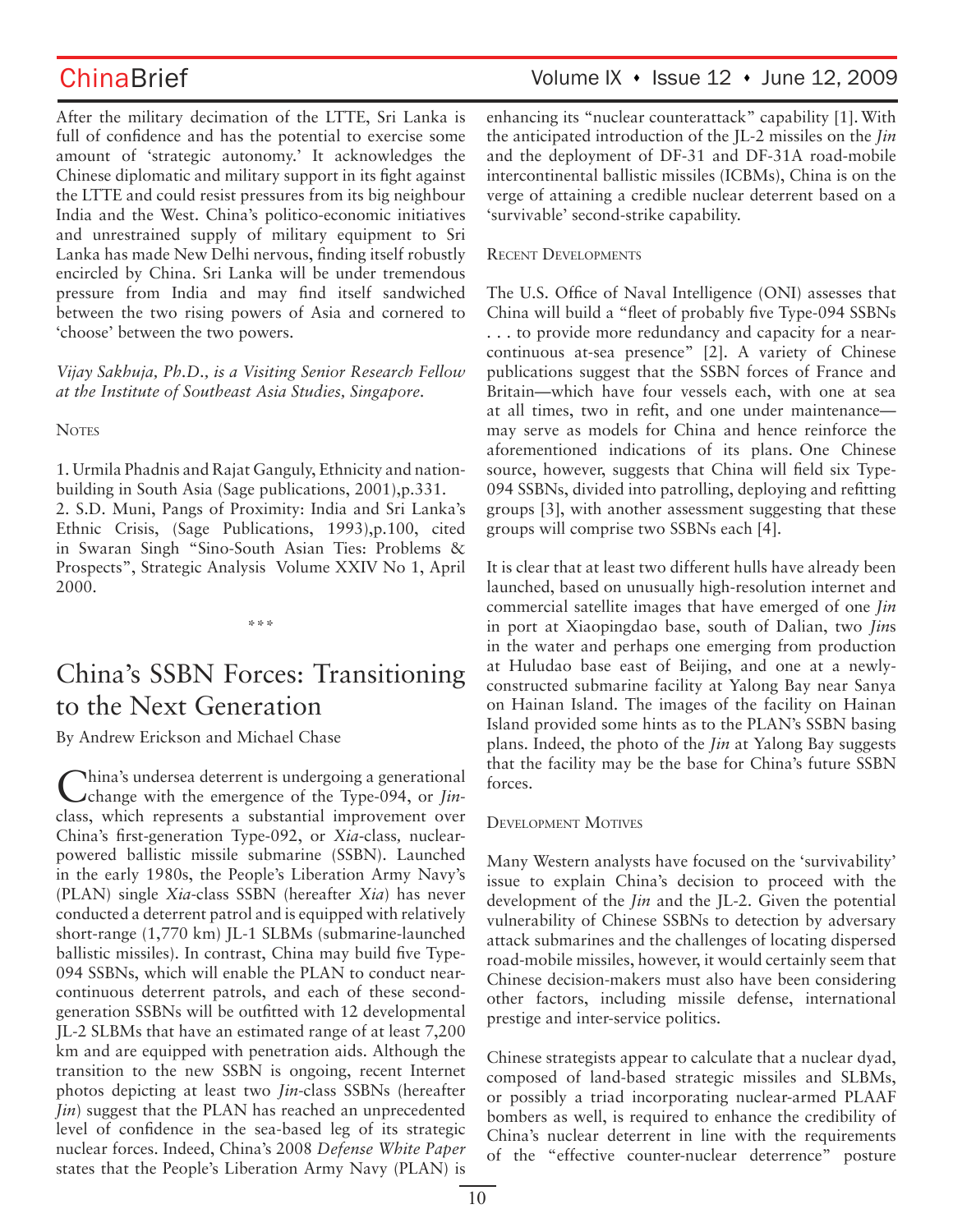discussed in recent Chinese publications. Chinese analysts assert that an SSBN is "the most survivable type of (nuclear) weapon" [5], and hint that it may allow China to deter third party intervention in a regional conflict. Citing the development of the *Jin*, one Chinese source states, "If a war erupts across the Taiwan Strait one day, facing the danger of China waging nuclear war, it will be very difficult for America to intervene in the cross-strait military crisis" [6]. The authors interpret the Chinese comments here to mean not that China would be likely to launch nuclear weapons first in response to U.S. intervention in a China-Taiwan conflict, but rather that Chinese analysts believe strong SSBN capabilities would enhance its deterrence posture by causing Washington to think twice about intervening in a conflict in which escalation control might be difficult.

Another potential explanation for the investment in the development of the *Jin* is that Chinese planners believe SLBMs launched from certain patrol areas might complicate U.S. missile-defense interception efforts. A Chinese analysis states that SSBNs "are more capable of penetrating [missile] defenses" [7].

Yet another plausible explanation for the decision to deploy the *Jin* is that Chinese leaders may view the ships as symbols of China's emerging great-power status. The other permanent members of the U.N. Security Council—France, Britain, Russia, and the United States—all have modern SSBNs in their fleets, and Beijing may see the deployment of its own as a way to enhance its international prestige. This certainly appears to be true of nuclear-powered submarines in general. Indeed, former PLAN Commander Admiral Liu Huaqing and others have stated that nuclear submarines represent one of China's clearest claims to great power status [8].

Still another possible explanation is inter-service politics. Although the politics of China's defense budget process are opaque to outsiders, it seems reasonable to speculate that the PLAN leadership may have pushed for the development of the *Jin* to ensure that the navy would have a role to play in the strategic nuclear-deterrence mission.

## OPERATIONAL CHALLENGES

Notwithstanding the considerable progress reflected by the launching of at least two *Jin* SSBNs, the PLAN still faces at least three key challenges before it realizes a secure seaborne second-strike capability: reducing the probability of detection; at-sea training of commanders and crew members; and coping with the nuclear command-andcontrol issues associated with the operation of SSBNs.

Chinese observers are well aware of the challenges of

# ChinaBrief Volume IX • Issue 12 • January 12, 2009

avoiding detection, as reflected by their analysis of capabilities allegedly demonstrated during the Cold War vis-à-vis Soviet submarines. Subsequent-generation submarines are generally significantly quieter than those of earlier generations, so it may be expected that China has made progress in quieting its submarines as well. Nevertheless, the *Jin* is still a second generation SSBN, and those of other nations have faced significant acoustic difficulties.

Training is another potential challenge for China's emerging SSBN force. Although digital training and simulations can be useful, the only way other nations have become proficient at submarine operations is by taking their boats to sea. Chinese naval exercises have increased in sophistication in recent years and currently encompass such categories as command and control, navigation, electronic countermeasures, and weapon testing. Moreover, Chinese submarine patrolshave increased in recent years the PLAN conducted 12 patrols in 2008, twice as many as in 2007 [9]. This increase in patrols and the overall priority accorded to China's submarine force development suggest that the PLAN's submarines are now able to range farther afield on a more frequent basis. Indeed, the evolving missions and growing capabilities of the Chinese submarine force "create the conditions for Beijing to opt for an increased submarine presence in the Western Pacific east of the Ryukyu Island chain" [10].

While the trajectory of training specifically relevant to deterrent patrols remains opaque, the PLAN is striving to improve the rigor and realism of education and training across the board. Within this context, submarines have clearly been an area of emphasis and the PLAN is using a variety of methods to prepare its sailors for future wars. Official Chinese publications note, for example, that various types of simulators have been used to improve submarine training.

Establishing and maintaining secure and reliable communications with SSBNs constitutes another major challenge for any country that desires a sea-based deterrent. Chinese military publications emphasize that the central leadership must maintain strict, highly-centralized command and control of nuclear forces. China's submarine force has reportedly employed high-frequency (HF), low-frequency (LF), and very-low-frequency (VLF) communications, and researchers are working on a number of technologies that could be useful for secure communications with submarines, as reflected by recent publications discussing the prevention of enemy detection of transmissions between submarines and shore-based headquarters units. Ensuring the ability to communicate with SSBNs in an environment in which an adversary may attempt to disrupt its command and